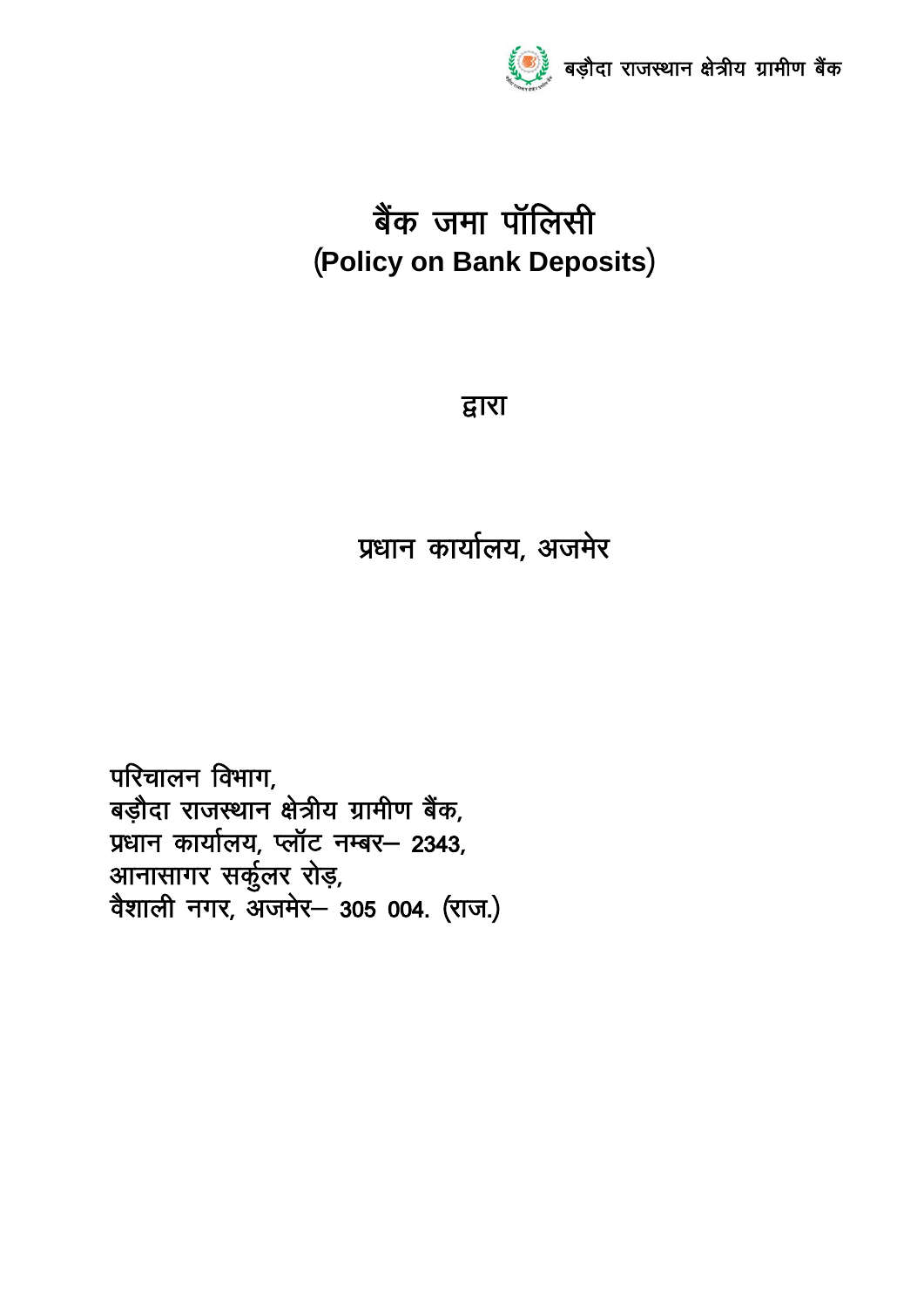

# **POLICY ON BANK DEPOSITS**

## **1. PREAMBLE**

One of the important functions of the Bank is to accept deposits from the public for the purpose of lending. In fact, depositors are the major stakeholders of the Banking System. The depositors and their interests form the key area of the regulatory framework for banking in India and this has been enshrined in the Banking Regulation Act 1949. The Reserve Bank of India is empowered to issue directives / advices on interest rates on deposits and other aspects regarding conduct of deposit accounts from time to time. With liberalization in the financial system and deregulation, banks are now free to formulate deposit products within the broad guidelines issued by RBI.

This policy document on deposits outlines the guiding principles in respect of formulation of various deposit products offered by the Bank and terms and conditions governing the conduct of the account. The document recognizes the rights of depositors and aims at dissemination of information with regard to various aspects of acceptance of deposits from the members of the public, conduct and operations of various deposits accounts, payment of interest on various deposit accounts, closure of deposit accounts, method of disposal of deposits of deceased depositors etc., for the benefit of customers. It is expected that this document will impart greater transparency in dealing with the individual customers and create awareness among customers of their rights. The ultimate objective is that the customer will get services they are rightfully entitled to receive without demand.

While adopting this policy, the bank reiterates its commitments to individual customers outlined in Bankers' Fair Practice Code of Indian Banks' Association. This document is a broad framework under which the rights of common depositors are recognized. Detailed operational instructions on various deposit schemes and related services will be issued from time to time.

## **2. TYPES OF DEPOSIT ACCOUNTS**

While various deposit products offered by the Bank are assigned different names. The deposit products can be categorized broadly into the following types. Definition of major deposits schemes are as under:-

- I. "Demand Deposits" means a deposit received by the Bank which is withdrawable on demand;
- II. "Savings Deposits" means a form of demand deposit which is subject to restrictions as to the number of withdrawals as also the amounts of withdrawals permitted by the Bank during any specified period;
- III. "Term Deposit" means a deposit received by the Bank for a fixed period withdrawable only after the expiry of the fixed period and include deposits such as Recurring Deposits / Short Deposits / Fixed Deposits */* Flexi Deposits/ MIP Fixed Deposits / QIP Fixed Deposits etc.
- IV. Notice Deposit means term deposit for specific period but withdrawable on giving at least one complete banking days' notice.
- V. "Current Account" means a form of demand deposit wherefrom withdrawals are allowed any number of times depending upon the balance in the account or up-to a particular agreed amount and will also include other deposit accounts which are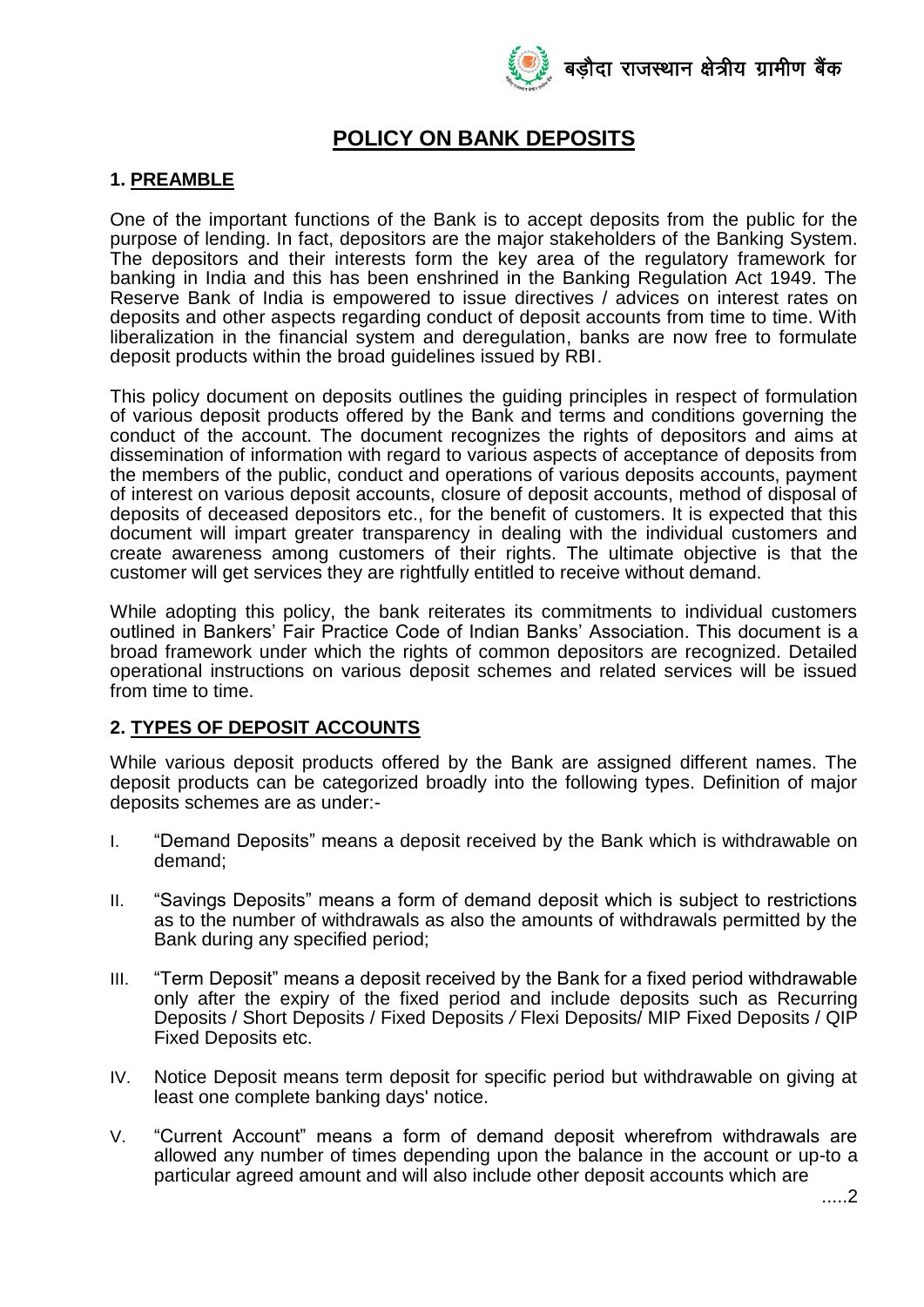

 $-2 -$ 

neither Savings Deposit nor Term Deposit.

## **3. ACCOUNT OPENING AND OPERATION OF DEPOSIT ACCOUNTS**

- A. The Bank before opening any deposit account will carry out due diligence as required under "Know Your Customer" (KYC) guidelines issued by RBI Anti –Money laundering rules and regulations and/or such other norms or procedures as per the Customer Acceptance Policy of the bank adopted by the Bank if the decision to open an account of a prospective depositor requires clearance at a higher level, reasons for any delay in opening of the account will be informed to him and the final decision of the Bank will be conveyed at the earliest to him.
- B. The bank is committed to providing basic banking services to disadvantaged sections of the society. Banking services will be offered to them thorough *small a*ccounts. **Such** accounts will be opened with relaxed customer acceptance norms as per regulatory guidelines. (No frill A/C's also)
- C. The account opening forms and other material would be provided to the prospective depositor by the Bank. The same will contain details of information to be furnished and documents to be produced for verification and/or for record, it is expected of the Bank official opening the account, to explain the procedural formalities and provide necessary clarifications sought by the prospective depositor including information to prepare a profile for Risk categorization of the Customer into High /Medium /Low when he/she approaches for opening a deposit account. The bank may not open account where the prospective customer is unable to furnish information and/or in the event of noncooperation by him/her.

Periodic updation of KYC shall be carried out at least once in every two years for high risk customers, once in every eight years for medium risk customers and once in every ten years for low risk customers.

- D. For Deposit products like Savings Bank Account and Current Deposit Account, the Bank will normally stipulate certain minimum balances to be maintained as part of terms and conditions governing operation of such accounts. Failure to maintain minimum balance in the account will attract levy of charges as specified by the Bank from time to time. For Savings Bank Account the Bank may also place restrictions on number of transactions, cash withdrawals, etc., for given period. Similarly, the Bank may specify charges for issue of cheque books, additional statement of accounts, duplicate pass book, folio charges etc. All such details, regarding terms and conditions for operation of the accounts and schedule of charges for various services provided will be communicated to the prospective depositor *by* way of public notice/on Bank's Websitewhile opening the account.
- E. Savings Bank Accounts can be opened for eligible person / persons and certain organizations / agencies **{**as advised by Reserve Bank of India (RBI) from time to time**}**.

Current Accounts can be opened by individuals / partnership firms / Private and Public Limited Companies / HUFs / Specified Associates / Societies, Trusts, Departments of Authority created by Government (Central or State), Limited Liability Partnership, etc.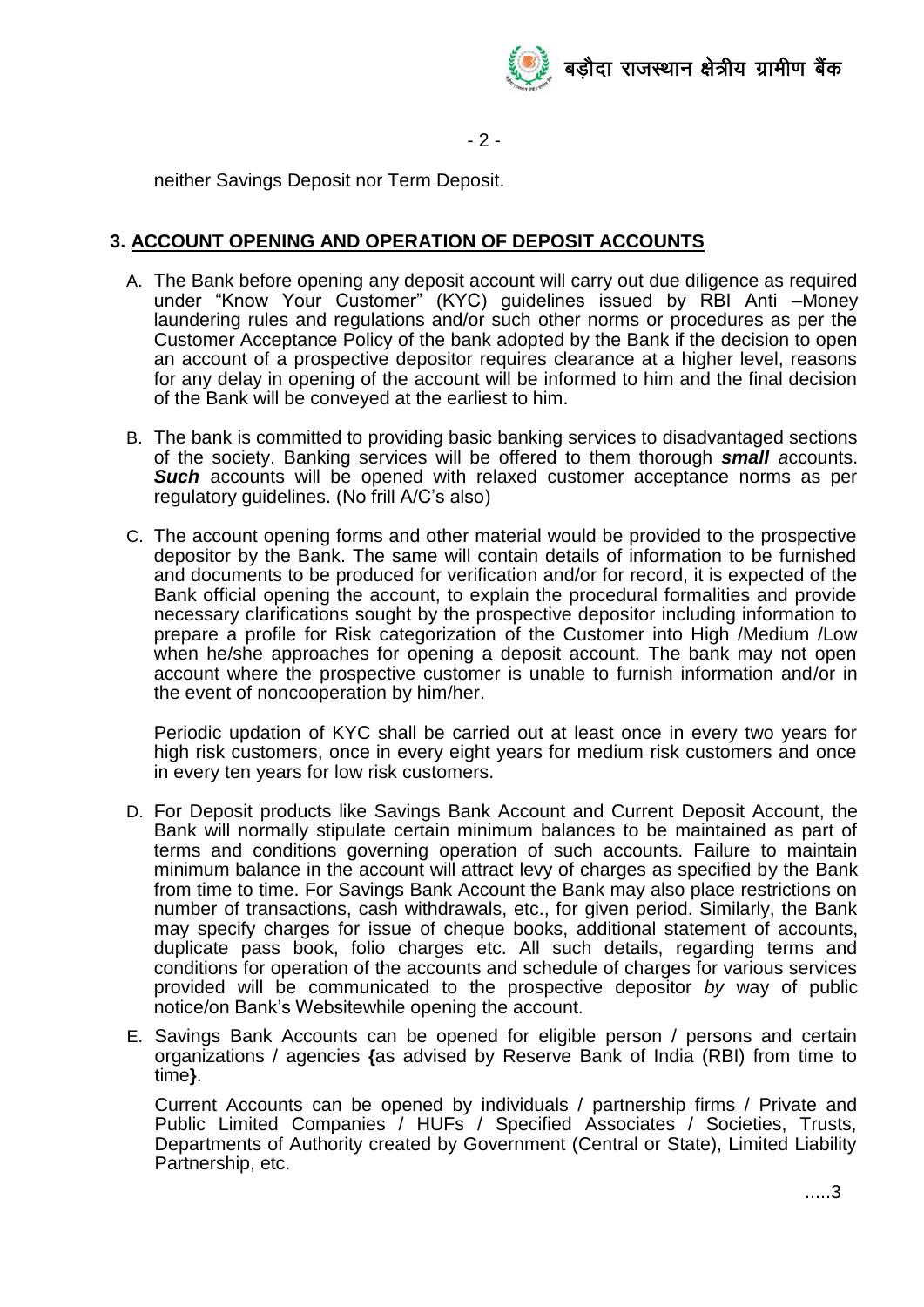

Term Deposits Accounts can be opened by individuals / partnership firms / Private and Public Limited Companies / HUFs / Specified Associates / Societies / Trusts, Departments of authority created by Government (Central or State), Limited Liability Partnership, etc.

F. *The due diligence process, while opening a deposit account will involve satisfying about the identity of the person, verification of address, satisfying about his occupation and source of income by obtaining documents such as Passport, PAN CARD, Voter's Identity card , Driving License, Utility Bills, Job card issued by NREGA duly signed by an officer of the State Government, The letter issued by UIDAI containing details of name, address and Aadhaar number, letter from public authority or public servant verifying the identity and residence of customer to the satisfaction of bank etc.*

*Persons those belonging to low income group both in urban and rural areas and are not able to produce documents to satisfy the bank about their identity and address and intend to keep balances not exceeding Rs.50000/- in all their accountstaken together and the total credit in all accounts taken together is not expected to exceed Rs.100000/- in a year, in such cases, if a person who wants to open an account and is not able to produce documents as mentioned above, bank will open an account for him/her subject to introduction from another holder who has been subjected to full KYC procedure. The introducer's account with the bank should be at least six months old and should show satisfactory transactions. Photograph of the customer who proposes to open the account and also his address need to be certified by the introducer.*

*Or*

#### *any other evidence as to the identity and address of the customer to the satisfaction of the bank.*

- G. In addition to the due diligence requirements, under KYC norms the Bank is required by law to obtain Permanent Account Number (PAN) or General Index Register (GIR) Number or alternatively declaration in Form No.60 or 61 as specified under the Income Tax Act / Rules from time to time.
- H. Deposit accounts can be opened by an individual in his own name (status: known as account in single name) or by more than one individual in their own names (status: known as Joint Account). Savings Bank Account can also be opened by a minor jointly with natural guardian */* Legal guardian (appointed by the Court*)* or with mother as the guardian (Status: known as Minor's Account). Minors above the age of 10 will also be allowed to open and operate Savings Bank Account independently provided the minor should be able to read and write and be capable in the opinion of Branch Manager/ Joint Manager of understanding what he /she does. However, no overdraft */*loan will be granted to such minors.

SB account can also be opened by a minor represented by guardian/ *legal guardian(appointed by Court)* or jointly with a major, where minor is represented by natural guardian/legal guardian. Minors above the age of 10 will also be allowed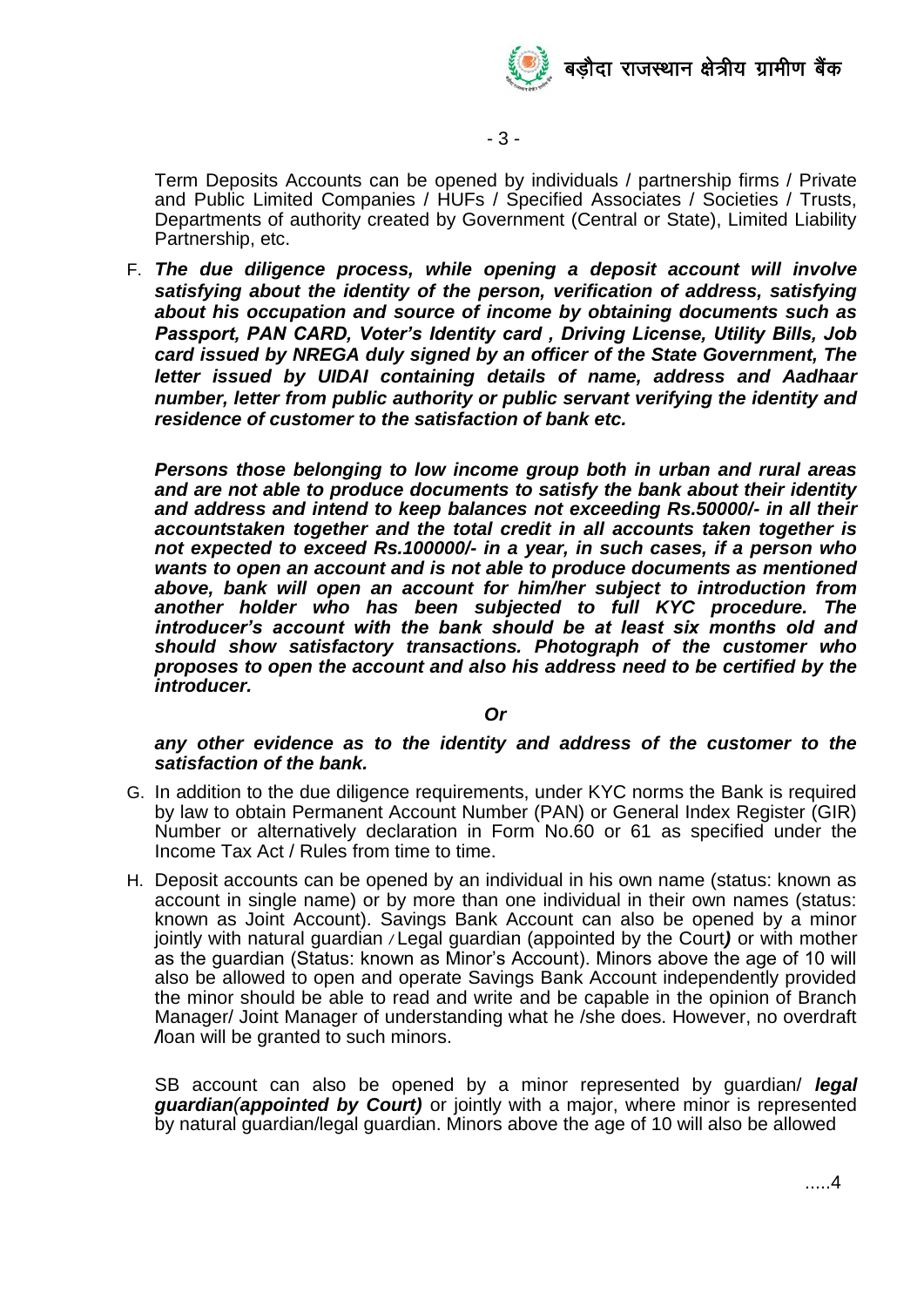

to open and operate SB account subject to restrictions on transactions and no cheque books will be provided to such accounts

- I. Operation of Joint Account The Joint Account opened by more than one individual can be operated by single individual or by more than one individual jointly. The mandate for operating the account can be modified with the consent of all account holders. The Savings Bank Account opened by minor jointly with natural guardian / *legal* guardian can be operated by natural guardian */ legal* guardian only.
- J. The joint account holders can give any of the following mandates for the disposal of balance in the above accounts:
	- a. Either or Survivor: If the account is held by two individuals say, A & B, the final balance along with interest, if applicable, will be paid to survivor on death of anyone of the account holders.
	- b. Anyone or Survivor/s: If the account is held by more than two individuals say, A, B and C, the final balance along with interest, if applicable will be paid to the survivor on death of any two account holders.
	- *c. Former or Survivor: If the account is held by two individuals A& B, the clause "Former or Survivor" becomes effective only in case of death of the original depositor and the second named account holder does not have right to revoke the instructions during the lifetime of the first named account holder.*

The above mandates will be applicable to or become operational only on or after the date of maturity of term deposits. This mandate can be modified by the consent of all the account holders.

- *K.* At the request of the depositors, the Bank will register mandate / power of attorney given by him authorizing another person to operate the account on his behalf.
- L. The term deposit account holders at the time of placing their deposits can give instructions with regard to closure of deposit account or renewal of deposit for further period on the date of maturity. In absence of such mandate, the Bank will automatically renew the deposit as under. (i) If deposit is placed for more than one year it will be automatically renewed for one year .at the prevailing rate on due date.(ii) if deposit is placed for less than one year it will be automatically renewed for same period at the prevailing rate on due date.
- M. Nomination facility is available on all deposit accounts opened by the individuals *singly or jointly***.** Nomination is also available to a sole proprietary concern account. Nomination can be made in favors of one individual only. Nomination so made can be cancelled or changed by the account holder/s any time. *Signatures of account holders in forms DA1, DA2, and DA3 required to be attested by one witnesses*  while making, cancelling or changing nomination. Thumb impression of the *account holder is required to be attested by two witnesses.* **Nomination can be modified by the account holder/s. Nomination can be made in favor of a minor also.**

**Bank recommends that all depositors avail nomination facility. The nominee, in the event of death of the depositor/s, would receive the balance outstanding in the account as a trustee of legal heirs. The depositor will be informed of the advantage of the nomination**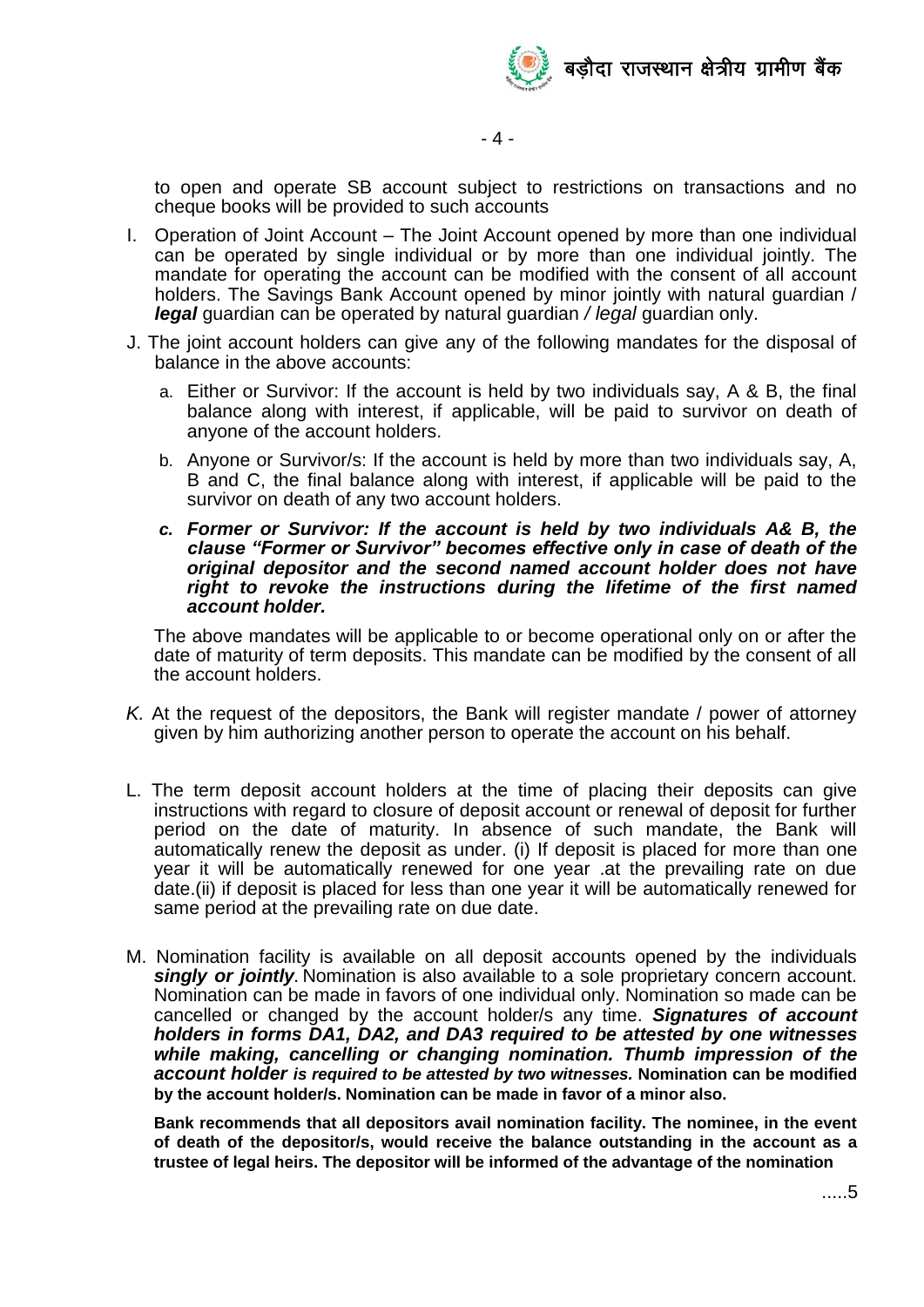

- 5 -

#### **facility while opening a deposit account.**

- **N.** A statement of account will be provided by the Bank to Savings Bank as well as Current Deposit Account Holders periodically as per terms and conditions of opening of the account. Alternatively, the Bank may issue a Pass Book to these account holders.
- **O.** The deposit accounts may be transferred to any other branch of the Bank at the request of the depositor.
- **P.** Inability of an existing customer to furnish details required by the bank to fulfill statutory obligations could also result in closure of the account after due notice(s) is provided to the customer.
- *Q. Individuals resident in India may be permitted to include non-resident close relative (s) (relatives as defined in Section 6 of the Companies Act, 1956) as a joint holder (s) in their resident bank accounts on "Former or survivor" basis. However, such nonresident Indian close relatives shall not be eligible to operate the account during the life time of the resident account holder. (RBI circular no. RBI/2011-12/173 dated 15.09.2011)*

#### **4.INTEREST PAYMENTS**

*I. Savings Account: Savings Interest is deregulated by Reserve Bank of India and paid as decided by bank. Interest shall be calculated on daily closing balance.*

*Term Deposit: T***erm deposit interest rates are decided by the Bank within the general guidelines issued by the Reserve Bank of India from time to time.**

*II.* **In terms of Reserve Bank of India directives, interest shall be calculated at quarterly intervals on term deposits and paid at the rate decided by the Bank depending upon the period of deposits. In case of** *monthly income* **scheme, the interest shall be calculated for the quarter and paid monthly at discounted value. The interest on term deposits is Calculated by the Bank in accordance with the formulae and conventions advised by Indian Banks' Association.** *Accordingly Bank has adopted following methodology.*

*In all cases of domestic term deposits (period of deposit more than a year) where the terminal quarter is incomplete, interest should be calculated for the actual number of days, reckoning the year 365/366 days viz the calculation of interest on such deposits should be in order of completed quarters and days."*

- *III.* The rate of interest on deposits will be prominently displayed in the branch premises. Changes, if any, with regard to the deposit schemes and other related services shall also be communicated upfront *by way of public notice and /on Bank's website* and shall be prominently displayed.
- IV. The Bank has statutory obligation to deduct tax at source if the total interest paid / payable on all term deposits held by a person exceeds the amount specified under the Income Tax Act. *In case where PAN no. is not submitted by the customer TDS will be deducted at higher rate as per IT rules (20% at present).* The Bank will issue a tax deduction certificate (TDS Certificate) for the amount of tax deducted. The depositor, if entitled to exemption from TDS can submit declaration in the prescribed format at the beginning of every financial year.

.....6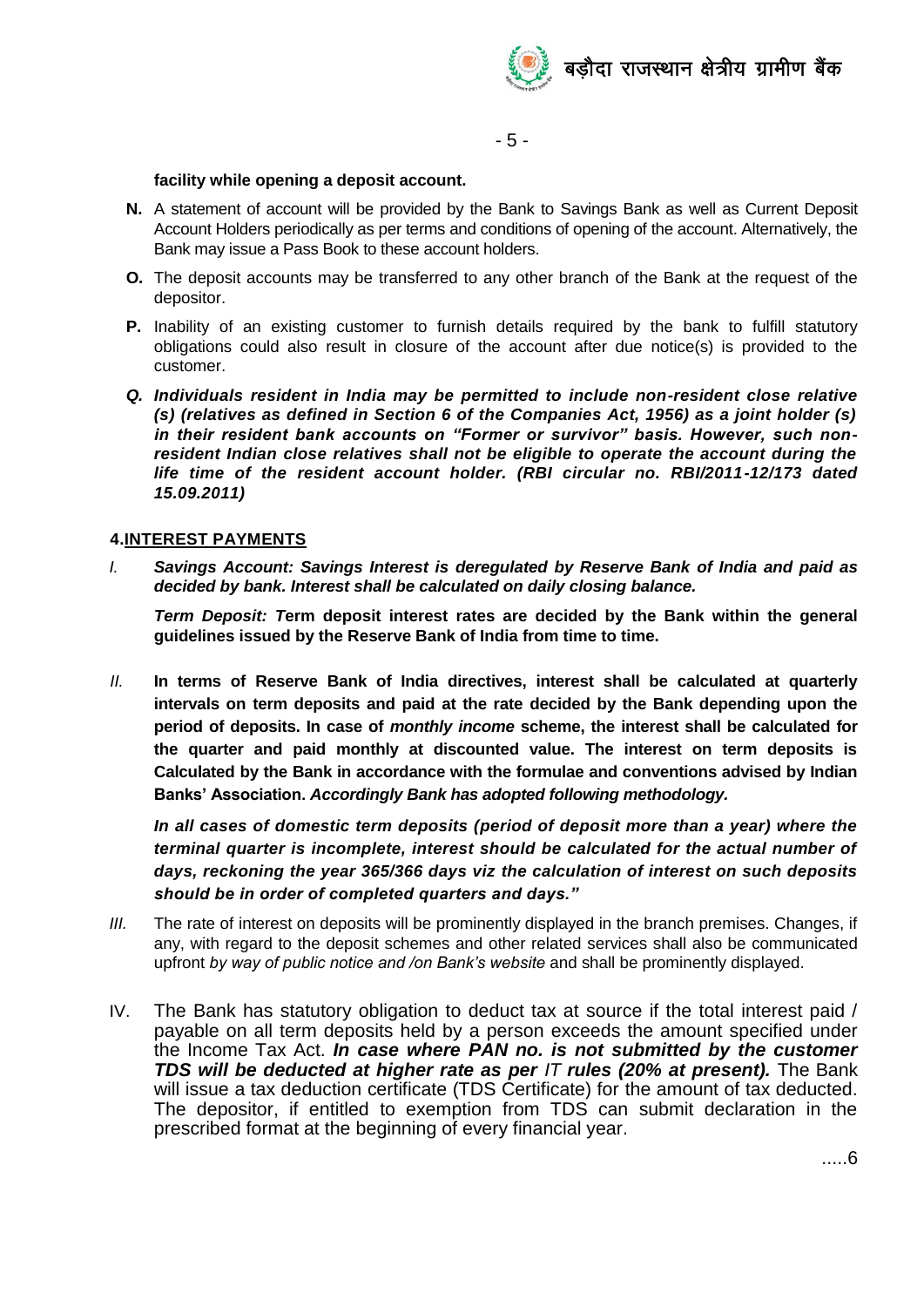

 $-6 -$ 

#### *V. Bank will pay interest to its customer on the amount of collection instruments, in case there is delay in giving credit beyond the stipulated time.*

### **5. MINORS' ACCOUNTS**

- I. The minor can open Savings Bank Account and the same can be operated by the natural guardian/guardian or by minor himself / herself, if he / she is above the age of 10 years. The account can also be opened jointly.
- II. On attaining majority, the erstwhile minor should confirm the balance in his/her account and if the account is operated by the natural guardian / *legal* guardian, fresh specimen signature of erstwhile minor duly verified by the natural guardian*/legal*  guardian would be obtained and kept on record for all operational purposes.

#### **III. Time Deposit account may also be opened in the name of minors.**

### **6. ACCOUNT OF ILLITERATE** / **BLIND PERSON**

The Bank may at its discretion open deposit accounts other than Current Accounts of illiterate person. The account of such person may be opened provided he/she calls on the Bank personally along with a witness who is known to both the depositor and the Bank. Normally, no cheque book facility is provided for such Savings Bank Account. At the time of withdrawal / repayment of deposit amount and/or interest, the account holder should affix his / her thumb impression or mark in the presence of the authorized officer who should verify the identity of the person. The bank will explain the need for proper care and safe keeping of the pass book etc. given to the account holder. The Bank official shall explain the terms and conditions governing the account to the illiterate/ blind person.

**Illiterate person can open all types of account (Except current account) with the bank individually and jointly with their literate close relatives like- Father, son, husband, wife, mother and daughter but he can not open joint account with others.**

**Blind** / **Visually impaired Person can open all types of account with the bank individually or jointly.** 

## **7.ADDITION OR DELETION OF THE NAME/S OF JOINT ACCOUNT HOLDERS**

The bank may at the request of all the joint account holders allow addition or deletion of name/s of joint account holder/s if the circumstances so warrant or allow an individual depositor to add the name of another person as a joint account holder.

#### **8.CUSTOMER INFORMATION**

The customer information collected from the customers shall not be used for cross selling of services or products by the Bank, their subsidiaries and affiliates. If the Bank proposes to use such information, it should be strictly with the consent of the accountholder.

.....7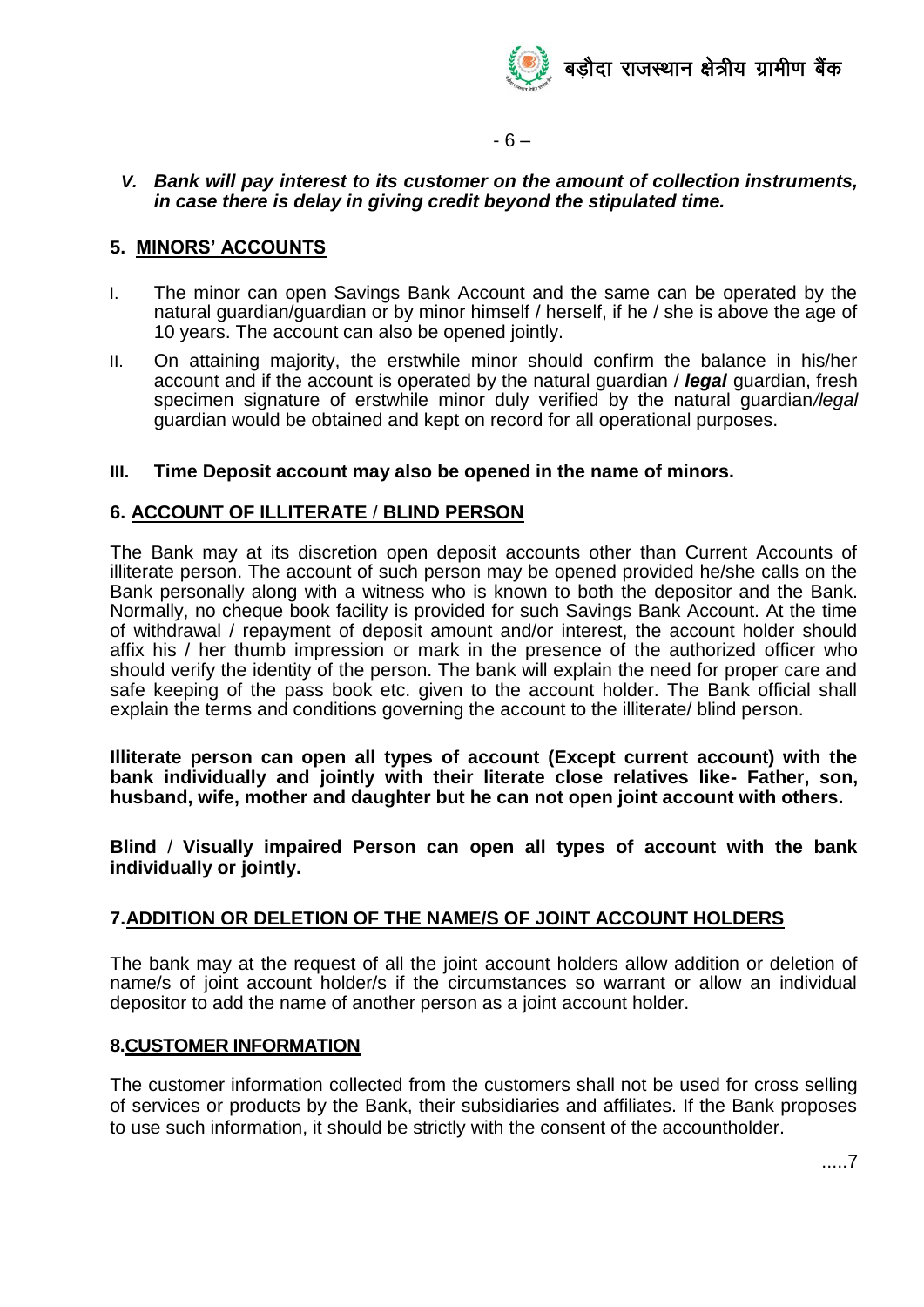

- 7 -

# **9. SECRECY OF CUSTOMER'S ACCOUNTS**

The Bank shall not disclose details / particulars of the customer's account to a third person or party without the express or implied consent from the customer. However, there are some exceptions, viz. disclosure of information under compulsion of law, where there is a duty to public to disclose and where interest of the Bank requires disclosure.

# **10. PREMATURE WITHDRAWAL OF TERM DEPOSIT**

The Bank on request from the depositor, at its discretion may allow withdrawal of term deposit before completion of the period of the deposit agreed upon at the time of placing the deposit.

### **Penal Interest Rate Policy for premature withdrawal of Term Deposit is as under:**

- I. **Interest will be paid after deducting penalty of 1% from such applicable rate in the cases which are subject to charging penalty.**
- II. Penalty is waived on settlement of claims in the deceased depositor's accounts in the case of a term deposit standing in the name of deceased individual depositor and two or more joint depositors where one of the depositor has died. Interest is paid at the applicable rate

#### **11. PREMATURE RENEWAL OF TERM DEPOSIT**

In case the depositor desires to renew the deposit by seeking premature closure of an existing term deposit account, the bank will permit the renewal at the applicable rate on the date of renewal, provided the deposit is renewed for a period longer than the balance period of the original deposit. While prematurely closing a deposit for the purpose of renewal, interest on the deposit for the period it has remained with the bank will be paid at the rate applicable to the period for which the deposit remained with the bank and not at the contracted rate, without penalty.

#### **12. RENEWAL OF OVERDUE TERM DEPOSITS**

When a term deposit is renewed on maturity, on renewed deposit interest rate for the period specified by the depositor as applicable on the date of maturity would be applied. If request for renewal is received after the date of maturity, such overdue deposits will be renewed with effect from the date of maturity at interest rate applicable as on the due date, provided such request is received within 14 days from the date of maturity. In respect of overdue deposits renewed after14 days from the date of maturity, interest for the overdue period will be paid at the rates decided by the Bank from time to time.

#### **13. AUTOMATIC RENEWAL OF TERM DEPOSIT ON DUE DATE**

Unless there are specific instructions to the contrary, Term deposit will be renewed for the same tenure as was for the matured term deposit and rate of interest would be as prevailing on due date. The term deposit receipt renewed under Automatic Renewal would be given to the customer upon submission of original term deposit dully discharged.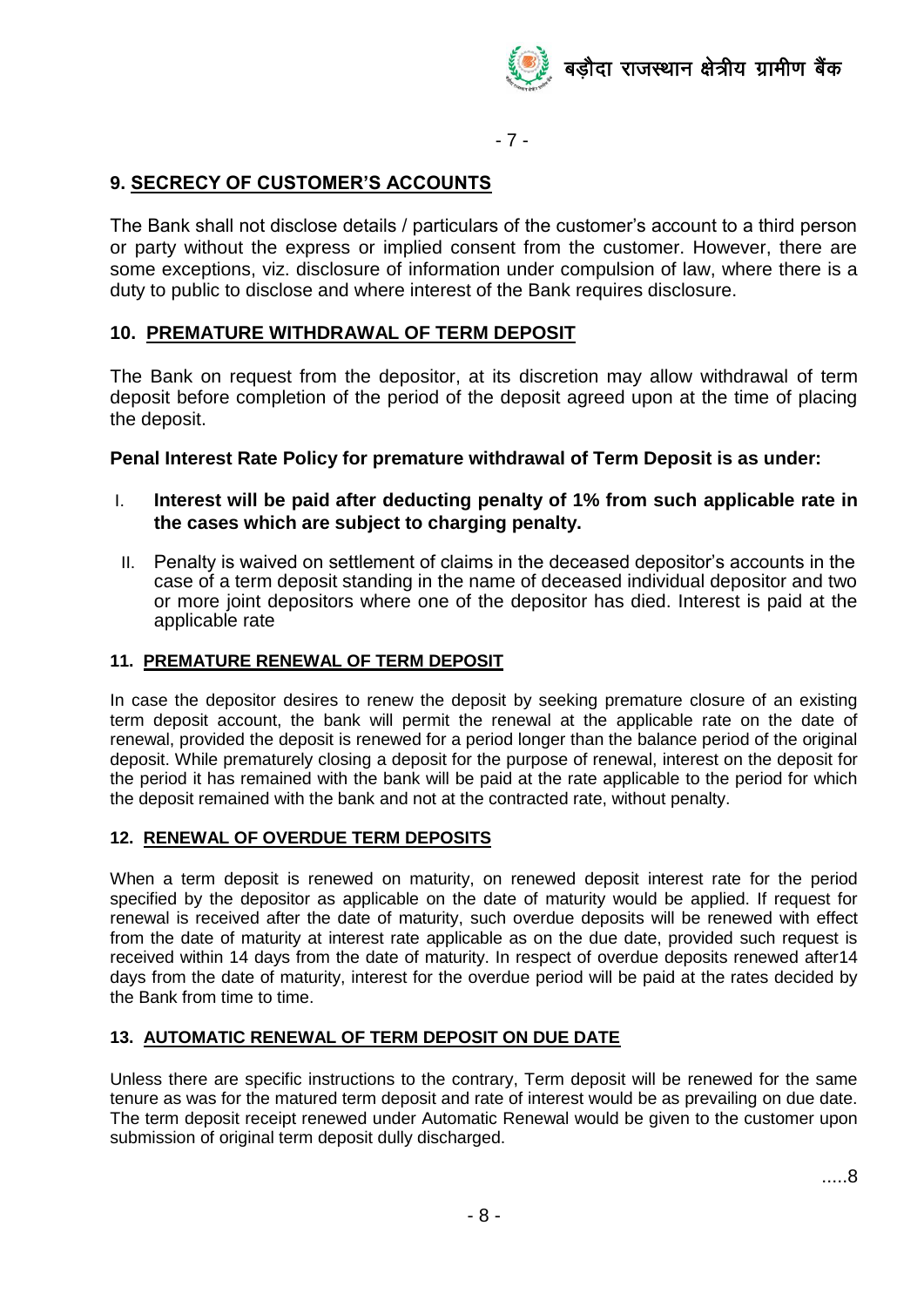

### **14. ADVANCES AGAINST DEPOSITS**

The Bank may consider request of the depositor/s for loan / overdraft facility against term deposits duly discharged by the depositor/s on execution of necessary security documents. The Bank may also consider loan against deposit standing in the name of minor *jointly with guardian* however, a suitable declaration stating that loan is for the benefit of the minor, is to be furnished by the depositor – applicant.

#### *No Loan facility shall be allowed to HUF and Minor in sole name.*

#### **15. SETTLEMENT OF DUES IN DECEASED DEPOSIT ACCOUNT**

If the depositor has registered nomination with the Bank:- The balance outstanding in the account of the deceased depositor will be transferred to the account of / paid to the nominee after the Bank satisfies about the identity of the nominee etc.

The above procedure will be followed even in respect of a joint account where nomination is registered with the Bank.

In a Joint Deposit Account, when one of the joint account holders dies, the Bank is required to make payment jointly to the legal heirs of the deceased person and the surviving depositor(s). However, if the joint account holders had given mandate for disposal of the balance in the account in the forms such as "either or survivor, former / latter or survivor, anyone of survivors or survivor;

etc., the payment will be made as per the mandate to avoid delays in production of legal papers by the heirs of the deceased.

In the absence of nomination and when there are no disputes among the claimants, the Bank will pay the amount outstanding in the account of deceased person against joint application and indemnity by all legal heirs or the person mandated by the legal heirs to receive the payment on their behalf without insisting on legal documents up-to the limit approved by the Bank/ Bank's Board. This is to ensure that the common depositors are not put hardship on account of delays in completing legal formalities.

#### **16. INTEREST PAYABLE ON TERM DEPOSIT IN DECEASED ACCOUNT**

In the event of death of the depositor before the date of maturity of deposit and amount of the deposit is claimed after the date of maturity, the Bank shall pay interest at the contracted rate till the date of maturity. From the date of maturity till the date of payment, the Bank shall pay simple interest at the applicable rate obtaining on the date of maturity, for the period for which the deposit remained with the bank beyond the date of maturity, as per the Bank's policy in this regard. However, in the case of death of the depositor after the date of maturity of the *overdue* deposit, the bank shall pay interest at Savings Bank deposit rate *applicable* on the date of maturity from

the date of maturity till the date of payment.

#### **17. INSURANCE COVER FOR DEPOSITS**

All bank deposits are covered under the insurance scheme offered by Deposit Insurance and Credit Guarantee Corporation of India (DICGC) subject to certain limits and conditions. Presently each depositor in a bank is insured up to a maximum of 5,00,000/- (Rupees Five Lac) for both principal and interest amount held by him.